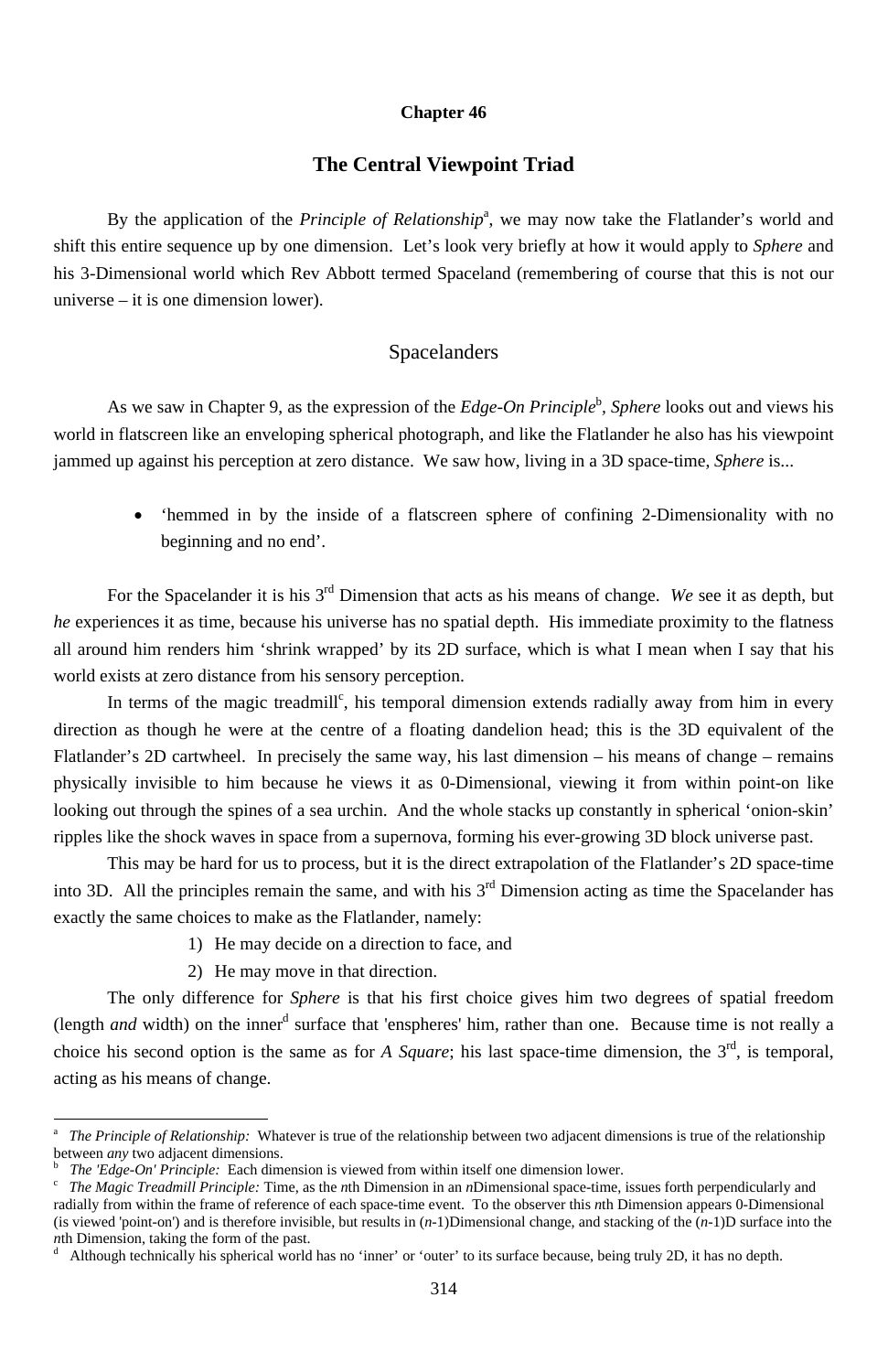So where would all this place *Sphere's* mind-mapping capabilities? Extrapolating directly up by one dimension from Flatland (by the *Principle of Relationship<sup>a</sup>*) we must now ask whether it is reasonable to conclude that the Spacelander:

- Senses in 2D
- Experiences in 3D
- Imagines in 4D

Of course we must now rely on dimensional logic, because the introduction of 4D denies us the luxury of visualisation. However, simply by transposing our conclusion from last chapter up by one dimension, the geometry tells us that the Spacelander is able to mind-map his 3D space-time using the same process enjoyed by the Flatlander. He 'looks down upon' his  $3<sup>rd</sup>$  Dimension<sup>b</sup> which acts as the repository of his past – the container for all his meanderings to date through his 3D block universe – mentally conscious of a drone camera (bird's eye) view, in his case from a  $4<sup>th</sup>$  Dimension. Again there is no storage facility, unless his block universe containing the *actual original experiences* may be thought of as such.

In other words, because our universe is 4D, all around us the world we see and touch is 3- Dimensional, and our means of change is the  $4<sup>th</sup>$  Dimension, issuing forth radially (0-Dimensionally,

All the principles remain the same, but there is no need for us to linger too long in the purely theoretical and hard to picture world of the 3D Spacelander. Our second extrapolation will prove far more fruitful because it brings us up into the real world:

therefore invisibly, in keeping with the *Magic Treadmill Principle*<sup>d</sup>) from the point-event at which each one of us stands.

Our world.

-

# Hyperlanders

So how does all this apply to the denizens of the place we earlier dubbed Hyperland, populated by 4- Dimensional beings who dwell a whole dimension up from *Sphere's* Spaceland, and two dimensions up from Flatland? We need to know how all this affects our character *Abbott,* because… *Abbott* is us.

As we have seen, *Abbott* inhabits the 4D universe, which is our universe. He too is a dimensionally composite character, and like the previous characters in dimensions below him *Abbott* does not actually view his world in 4D, but one dimension lower. He looks 'across' at his 4D world, viewing it 'edge-on'<sup>c</sup> in 3D. *Abbott* is…

> • 'hemmed in by a depth-of-field sphere of confining 3-Dimensionality with no beginning and no end'.

a *The Principle of Relationship:* Whatever is true of the relationship between two adjacent dimensions is true of the relationship between *any* two adjacent dimensions.

b Which to us would appear as depth – a series of onion skin spheres growing away from his shrink-wrapped present and containing his past.

c *The 'Edge-On' Principle:* Each dimension is viewed from within itself one dimension lower.

d *The Magic Treadmill Principle:* Time, as the *n*th Dimension in an *n*Dimensional space-time, issues forth perpendicularly and radially from within the frame of reference of each space-time event. To the observer this *n*th Dimension appears 0-Dimensional (is viewed 'point-on') and is therefore invisible, but results in (*n*-1)Dimensional change, and stacking of the (*n*-1)D surface into the *n*th Dimension, taking the form of the past.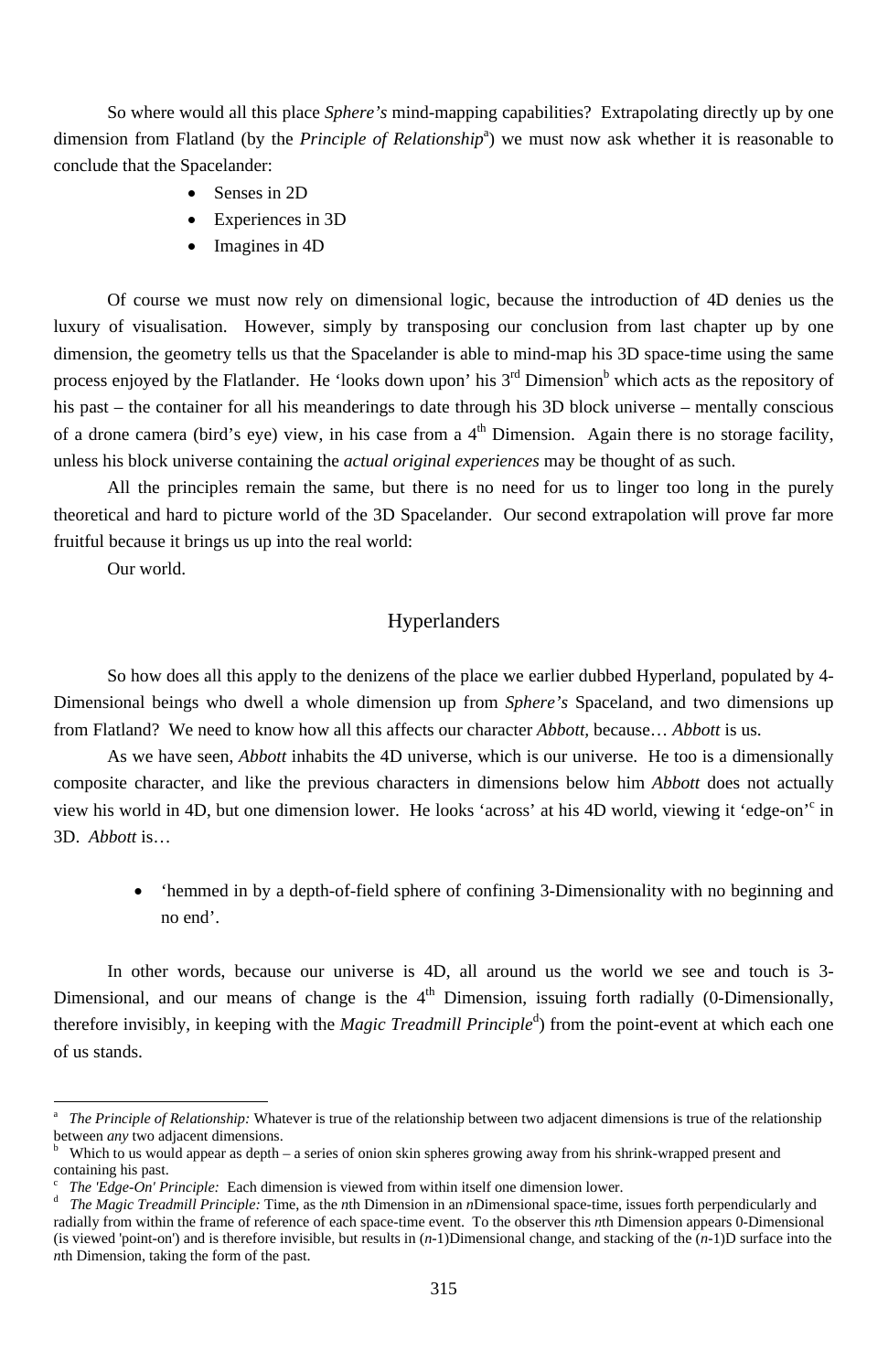Because the principles of *Flatland* hold good, in order for *Abbott* to put together a mind-map of his 4D universe he too must have a bird's-eye view. Like the Flatlander and the Spacelander, *Abbott* has to be viewing the 4<sup>th</sup> Dimension dimensionally from above. Therefore, his mind *must* in some sense be 5D.

In this way, *the simple geometrical principles of Flatland demonstrate that consciousness is 5- Dimensional*.

So, strange and highly controversial as it may sound, the *Principle of Relationship*<sup>a</sup> leads us to the reasoned conclusion that in some sense, the living mind conceives of the world in which it dwells from the vantage point of a 5<sup>th</sup> Dimension. The plain logic of *Flatland* geometry offers a straightforward mathematical description of the way in which, as living organisms:

- We sense in 3D
- We experience in 4D
- We imagine in 5D

## Sense, Experience, Imagine

I will refer to this expression as it applies between dimensions 3, 4 and 5 as our *central viewpoint triad* because the relationship between these three defines *geometrically* the link between the physical world and life itself. Like *A Square* we are composite dimensional beings. He lives it out in theory, but we in reality, because – as mathematicians and physicists from Einstein to Hawking affirm – the basic principles of *Flatland* apply in the real world.

Here is how the central viewpoint triad might be expressed mathematically:

(where  $n$  is the number of the dimension)

- We sense in  $(n-1)D$
- We experience in *n*D
- We imagine in  $(n + 1)D$

Or…

-

If we inhabit an *n*-Dimensional universe  $(nD)$ , we sense it in  $(n - 1)D$ , but imagine it in  $(n + 1)D$ .

*Reflection…* So, if mathematicians and physicists are already aware that *Flatland* principles apply in the real world, why is the logic of the *central viewpoint triad* not common knowledge?

I would suggest three reasons:

- 
- 1) *Flatland* the story has been accepted at face value, with the characters' consciousness dismissed as artistic license – a charming Victorian 'Walt Disraeli' literary device – along with the Flatland fog and the Lineland song.

2) *Flatland* has been considered by the experts exclusively in terms of geometry. What it

a *The Principle of Relationship:* Whatever is true of the relationship between two adjacent dimensions is true of the relationship between *any* two adjacent dimensions.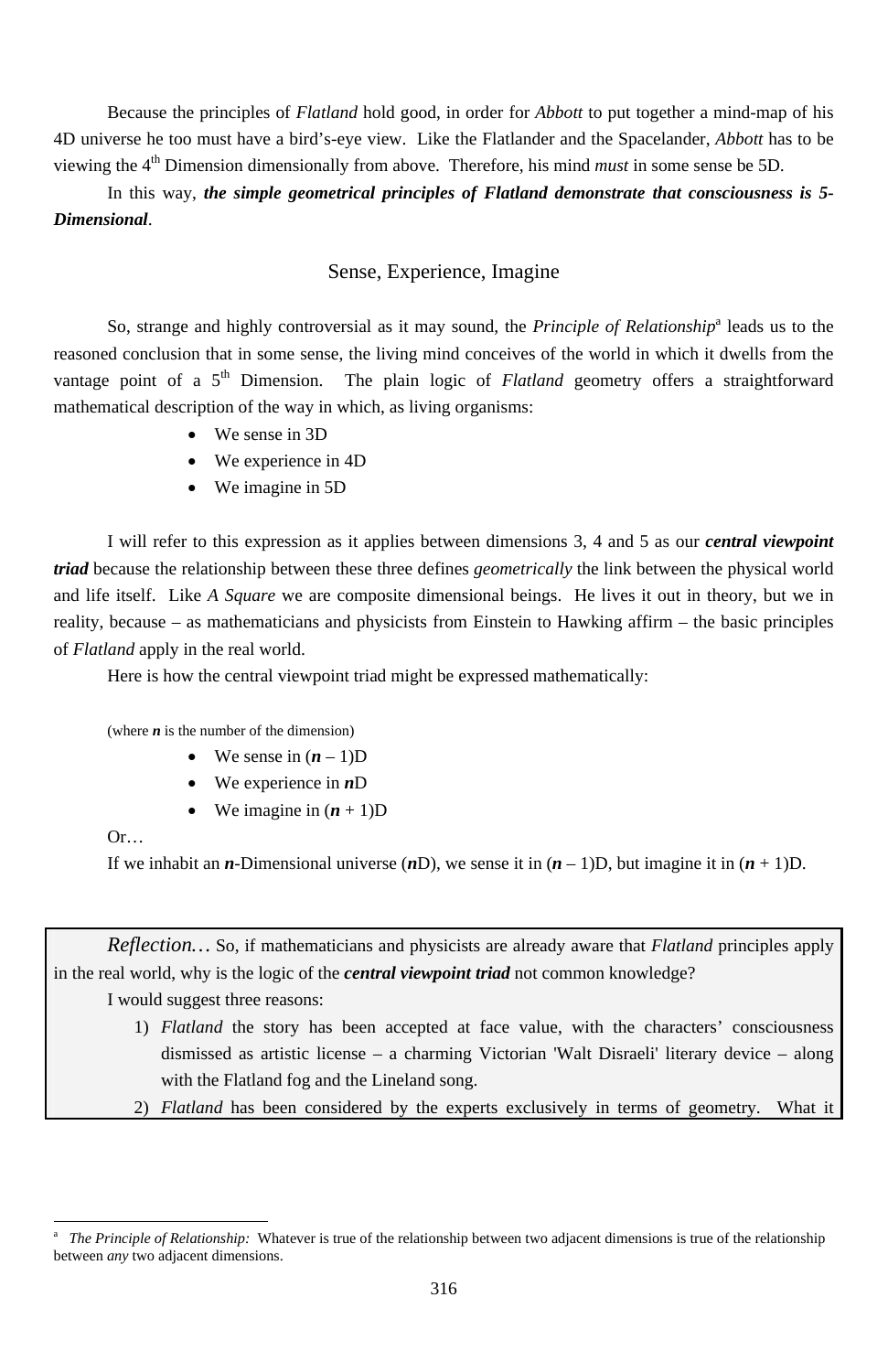3) Traditionally, the scientific world doesn't like to think of consciousness in terms of dimensions – 'serious' scientists would be reluctant to touch the idea with a barge-pole. As a glance through any newsstand will confirm, the world is awash with dubious notions of higher dimensions of an arbitrary nature. Understandably, but sadly, science tends to leave that sort of 'dodgy' stuff to the New Age Movement. Scientists are only human like everyone else (or as the legendary bluesman Johnny Winter put it, *"Life is hard, and then you die"*). Along with their hopes and dreams they also have fears – fears of not being taken seriously, fear of ridicule, fears of having their work discredited. And it's not just reputations that are at stake, but funding – to put it bluntly: their living. If anyone doubts this scenario then Michael Brooke's history of cold fusion  $\mathfrak b$  should suffice to convince.

implies for perception has been overlooked because in this age of specialisation, perception falls outside the remit of maths and physics<sup>a</sup>. And conversely, it perhaps hardly occurs to psychologists to contemplate geometry.

## Science Up, and Science Down

So, the direct extrapolation of *Flatland* principles leads us to a dramatic conclusion: the way that the dimensional structure fits together suggests that there is a sense in which life itself operates in 5D. Every one of us is empowered dimensionally to look down upon the  $4<sup>th</sup>$  Dimension – the one that we experience as time – from the vantage point of a 5<sup>th</sup> Dimension, which is similar in principle to the way that *Sphere* was able to survey Flatland.

Please note that this conclusion was not arrived at *metaphysically*, nor even *philosophically*; it was derived *geometrically*, by applying the basic principles of *Flatland* to generate the central viewpoint triad, which connects the physical world, via time, to processes which objectively define consciousness. And, unlike frameworks which allow a 'specialness' to time, or attribute 'spatialness' to dimensions above the  $4<sup>th</sup>$ , it behaves consistently throughout the dimensional structure, allowing unique freedom of definition to each dimension *as long as the principles of Flatland are adhered to*.

The upshot of this is that, because we are physical dwellers *in* time, and experience the world and each other 4-Dimensionally, in order to access our minds *we must look up*. And, as *A Square* discovered, looking up is not so simple. Einstein's geometrical mentor, Hermann Minkowski taught that we look at each other and the world in 4-Dimensions, and although time is invisible we all experience it in much the same way. But our minds are different. They are more like an army of helicopters, hovering tantalising above the sands of time, ropes dangling, because the  $5<sup>th</sup>$  Dimension that is going on in our heads is not simply 'out there' like the  $4<sup>th</sup>$ , it is also dimensionally 'up there'. And it is this upness that gives us the impression that it is hidden from view.

It is very important to remember that everything changes depending on whether you look up, across or down from inside a dimensional structure – this is a major theme of all our principles. And we have no choice but to look from somewhere, because we, our consciousness, and absolutely everything else are all inside it, because the dimensional structure is everything. In dimensional terms, everything boils down to

-

<sup>317</sup>

a Roger Penrose excepted, but he ploughs a lonely furrow.

b Michael Brooks, *13 Things That Don't Make Sense*, Profile Books 2010, P57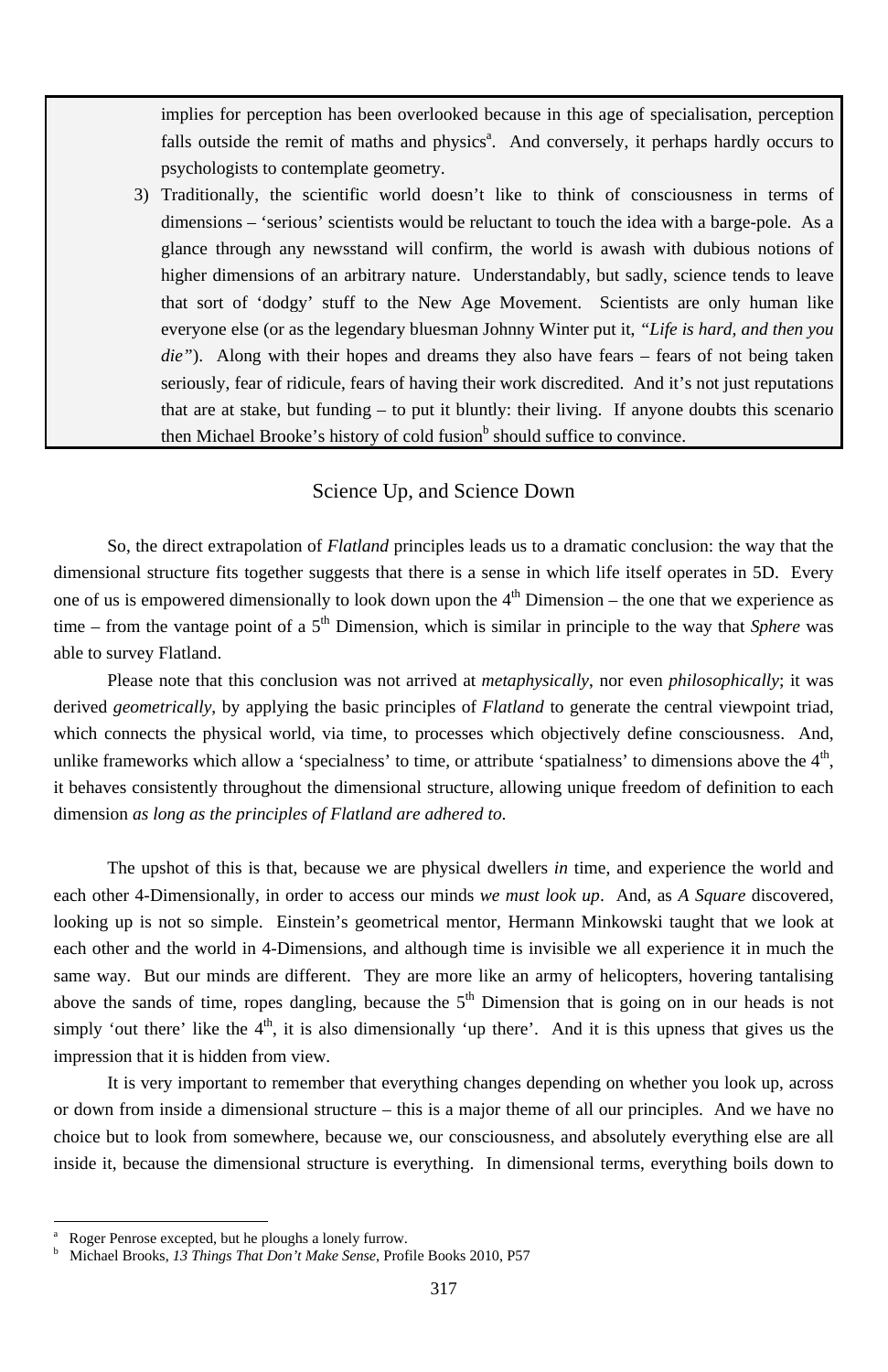viewpoint. From this, Dimensionality supplies a simple geometrical explanation for the division of the sciences, as follows:

- the physicist looks across into the 4th Dimension and down.
- the psychologist looks across into the 4th Dimension and up.

If the physicist's job is not easier, it is certainly more straightforward, more clear-cut. And because she is able (in theory) to observe the complete picture dimensionally from above<sup>a</sup>, she may use numbers.

*Reflection…* The dimensional structure reveals that it is not because psychology is a different *kind*  of science from physics that we find it so much more nebulous and imprecise, but our viewpoint.

In the same way that *A Square's* 2D world of Flatland was a whole degree of freedom more complex than Lineland – and as such utterly beyond the *King of Lineland's* ability to grasp using simple linemeasurements – it is our viewpoint that dictates the level of complexity that we perceive. Consider: how many lines laid side by side does it take to form a plane? You see the *King's* problem. He would have to turn his measuring stick on its side – but the world of Lineland measuring sticks has no sides! And how do we turn an equation on its side when the world of Hyperland equations also has no sides? Were we to attempt the use of equations to describe our dreams we should find precisely the same difficulty.

This is why neuro-psychologists are frustratingly limited to placing electrodes on our heads, passing us through scanners, analysing print-outs and recording our behaviour and words. *They can never access our thoughts directly*. They can only evaluate the *effects* of our thinking as they are expressed in shared and universal 4-Dimensionality. We *must* in some way reveal the activity of our minds physically – even if it's through body language or sweat glands – because the place where they are actually going on is the 5th Dimension (and also, as I will shortly posit, higher).

In harmony with the geometrical quality of the dimensional structure, *any* effect of another human being's thinking may only be perceived in 4D as it resonates through space and time.

#### I'm a Soul Man

It is highly modern to consider the mind and the brain the same thing. In dimensional terms this is and is not true, because a cross-section of any dimension is always the dimension below, yet still an integral part of the dimension above<sup>b</sup>. A cross-section of a plane is a line, a cross-section of a sphere is a disc, and a cross-section of time is the physical moment now. In precisely the same way, all expressions of another person's mind are 4D because we are viewing the 5th Dimension in cross-section. We are constrained by the principles of *Flatland* to viewing the 4D lifetime of a living organism as it spans time (and that only in tiny

sequential 3D cross-sections which we call the present).

Yet again we are right back in Flatland with the relationship between *A Square* and *Sphere*. In this way, a very great mystery is solved by the deployment of very simple logic. Dimensional logic.

<sup>-</sup>

a *The Principle of Accessibility:* Each dimension sees and may influence all those below.

b This 'double life' of the cross-sectional slice is highly significant to the function and appearance of the dimensional structure. It turned up in Chapter 3 with the *Principle of Character*, then we came across it in Chapter 22 with the *Principle of Duality*. In Chapter 56 we will look at the structure-wide implications of the slightly more complex *Cut the Cake Principle, Parts 1 and 2*, of which the *Principle of Duality* may be a special case.